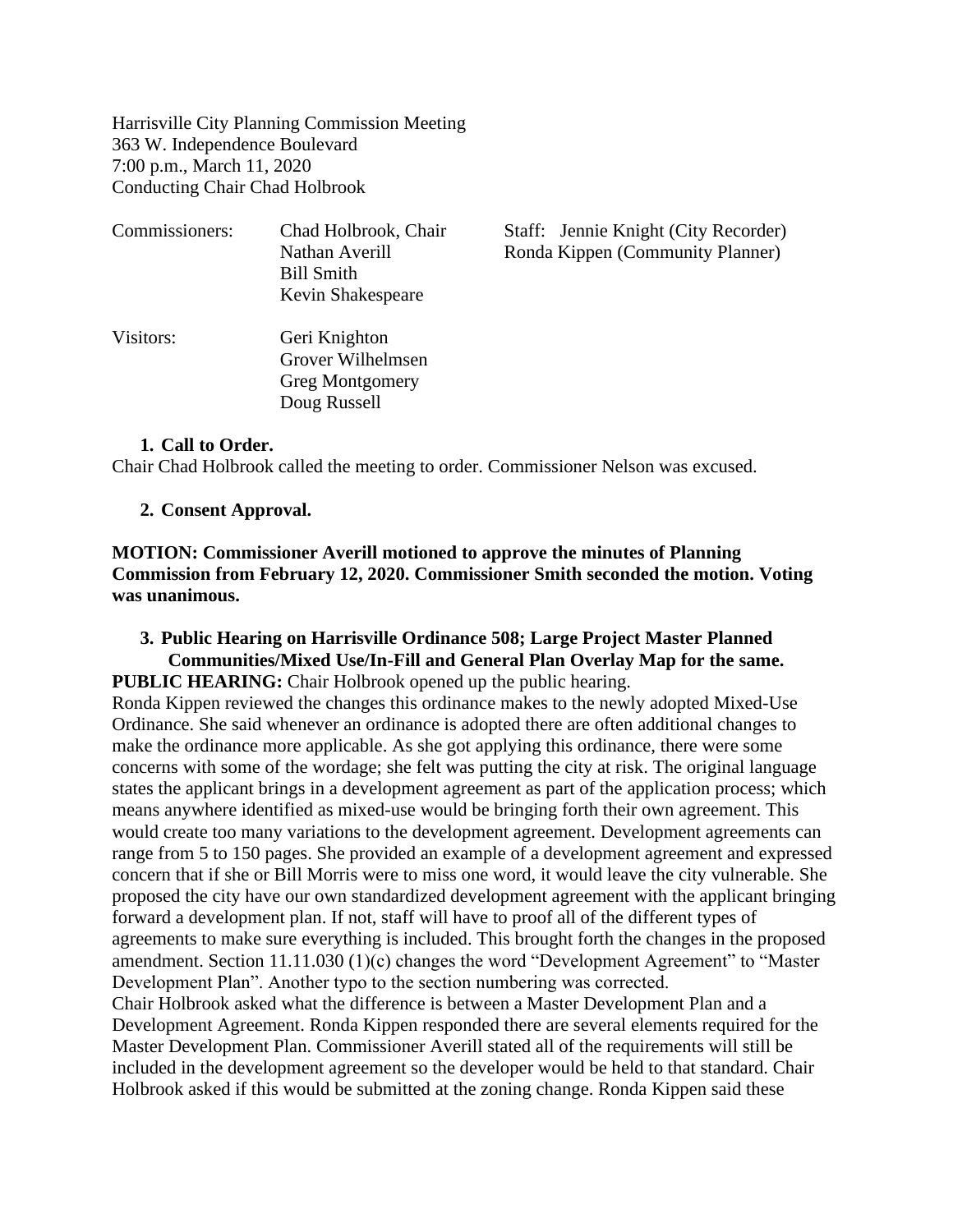elements would be part of the initial application of the project. The way the code was written was limited, and was causing confusion with the current applicants as to what was required. The initial submission would be very one dimensional. She is specifying more detail will be required during the initial submission, so a professional opinion can be made for appropriate recommendation. The development plan needs to outline what the developer intends to do with all areas. The Ben Lomond Golf Course has not formally submitted an application, although she has been working with them for about six months. The plans she has reviewed is very one dimensional. She would like to see a 3-D drawing, showing exactly what is being proposed. She has included more language in these proposed changes. Plan maps would include lots, roadways, and trails, how it blends with existing communities, including adequate landscaping and open space. Master plans would also include phasing maps. She gave examples of more phasing maps with details. Flood plains and wetlands must be identified and whether there are any jurisdictional or protected areas. She said from the beginning we can locate areas of high risk. Ronda Kippen informed Planning Commission she did an exercise with the project management team asking about personal preferences and how to address different areas in developments. Some areas will not be appealing to all individuals but each development can offer something of value to certain residents. Developments will have areas with no personal open space or yards, which are maintained by HOA's, as well as single family homes with yards. By creating something for everyone, we can welcome all types of preferences, having a trademark community for Harrisville. We can work through each area to determine if each area is acceptable. A trail map will show the entire developments connecting pathways. Most people want to live in areas with beautiful landscaping, when they enter, it feels like home. We do not want a barren subdivision which is difficult to look at, that will eventually become a burden on the city. After 75% of the development is built, the HOA will be turned over to the residents for maintenance. Landscaping can buffer and screen the community and also make residents feel at home. This change to Master Development Plan is included on both the large parcel and residential development areas. Included items will be building material list, with color schemes and building renderings; foot print outlines and architectural styles.

With a standard development agreement across the board, every development will have an outline. The main body will have a standardized template with additional language added for setbacks and uses. That way we can catch the vision of the project. Anytime the developer proposes a change, they have to seek Council approval, which protects the city. Administering the agreement is just like any other part of the code, they must follow; but changes to any element of the agreement are a legislative function.

Chair Holbrook asked if only the initial plan goes through planning commission. Ronda Kippen outlined the process of recommending any ordinance to Council through Planning Commission first as a land use ordinance. Chair Holbrook asked if a check list will be included for developers to understand clearly. Ronda Kippen responded we try to keep the code clear from check lists but a one can be developed for the application process, which is standard procedure on developments. She informed planning commission she is receiving quite a few calls regarding the commercial element of the code and said it might be time to start the discussion process. There are a lot of commercial subzone properties on the market.

Commissioner Smith said this takes a lot of pressure off of planning commission, having this spelled out. Ronda Kippen said she can put together the entire development agreement and bring the plans forward with work sessions, with no action taken so planning commission can feel the development out, and then hold the public hearing for feedback so residents do not feel like we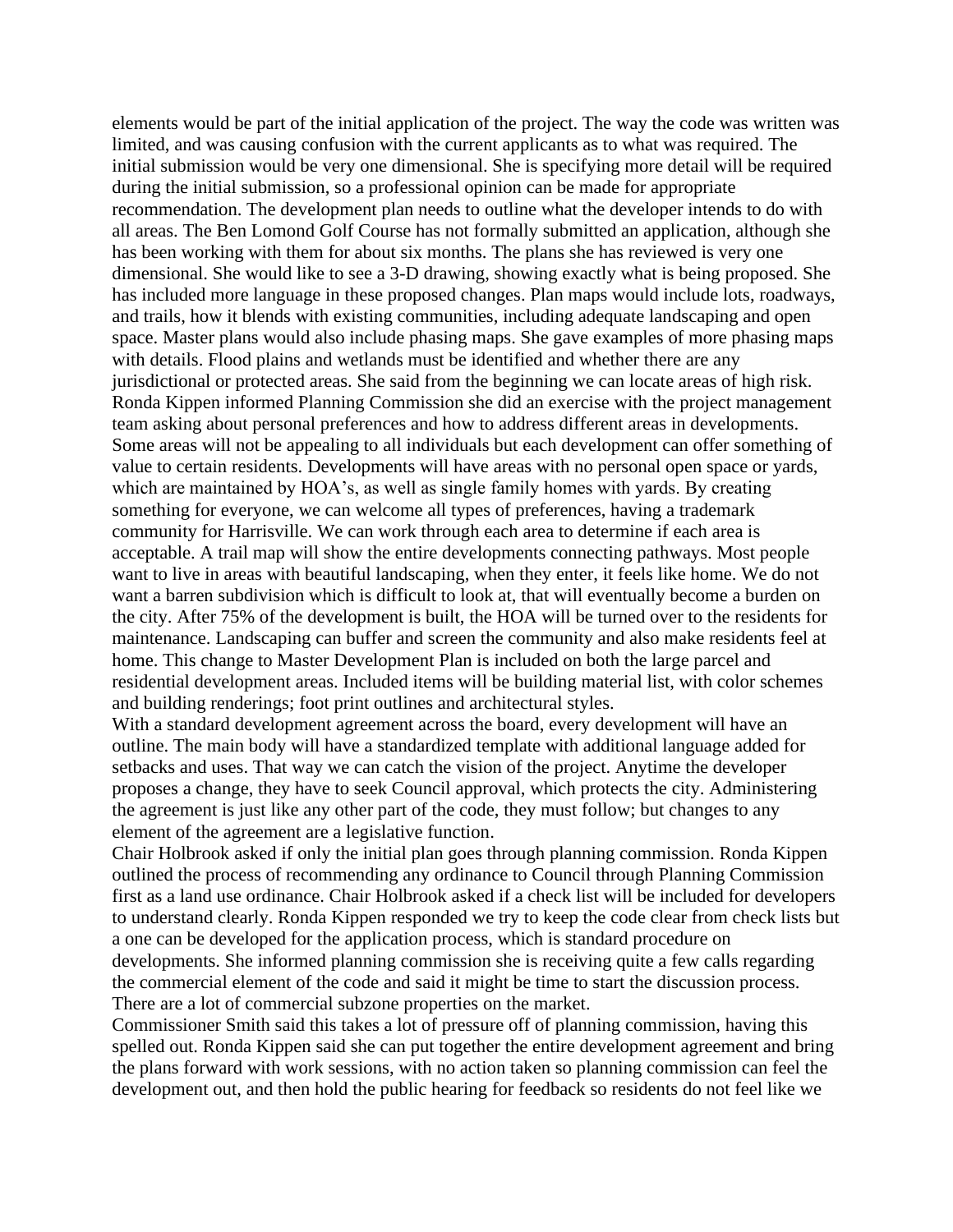are making hasty decisions. City Council can take part in these workshops as well so they are not duplicating the process. This creates a relaxed open dialog with the developer and they can go back to make requested changes. These workshops can include laminated boards with stations outlining different areas. She does not want anything pushed onto planning commission.

**Greg Montgomery** asked about exhibit "A" in the ordinance, since this was not included. [Jennie Knight outlined the map change that is included as exhibit "A" and apologized this was not available at the time the packet was posted.] Greg Montgomery said he has issue with the findings and intent; there is nothing regarding how this will work with neighboring properties. He feels to leave out the adjacent properties is not good. With regard to large projects and residential, this does not set a general standard. The neighborhood does not know what is happening while this is all negotiated. When a developer makes demands within 45 days, the city would only have the option to deny. He feels a minimum standard should be called out giving the developer an idea of what they are dealing with. He feels this leaves the developer wondering what they are coming in with. He suggested having a residential outline of how things will connect to the community. If all of the amenities are internal, there is no benefit to the outside community. He again suggested having a basic standard with which to begin negotiations rather than leave it wide open to what the city's expectations are.

**Grover Wilhelmsen** said he feels this shows some good improvements but asked how this proposal ties into what we have in our ordinance already. He is concerned with not setting the standard in the ordinance.

**Geri Knighton** said she agrees with what Mr. Montgomery said about having a basic standard. She understands development with the need to grow, but asked for a packet for the developer to use. She is concerned with making this economical to not lengthen the time and increase the costs of development. If the city is trying to do this with affordability in mind, but takes time to allow for negotiating the beauty of a project, we are defeating the purpose of the development. She said President Trump has passed requirements on wetlands, and asked if the city has considered how this will affect us by outlining the open space. She asked what is the timing for a development and is Harrisville willing to expedite the process. She also feels it is really important to protect adjacent property owners.

**Doug Russell** said he has lived in Harrisville since 1963 with not many complaints. He understands this plan came about because of the golf course. He said there are a lot of things included in the examples, but asked if they are a good fit for our city. There are watering issues for large parcels of land. He feels the plan might work for the golf course development but does offer exclusivity. Being in the development community, he has watched the Davis county cities grow. He recommended taking a look at other areas of how this might fit in with the rest of the community and the people that have lived here. He would like to see one acre lots, but understands that is not going to happen. He does not know if this has gone far enough. He said he understands the Whalen's have brought in some of these ideas, but warned when you start to talk about amenities, don't make this so exclusive that those passing through cannot use the amenities as well.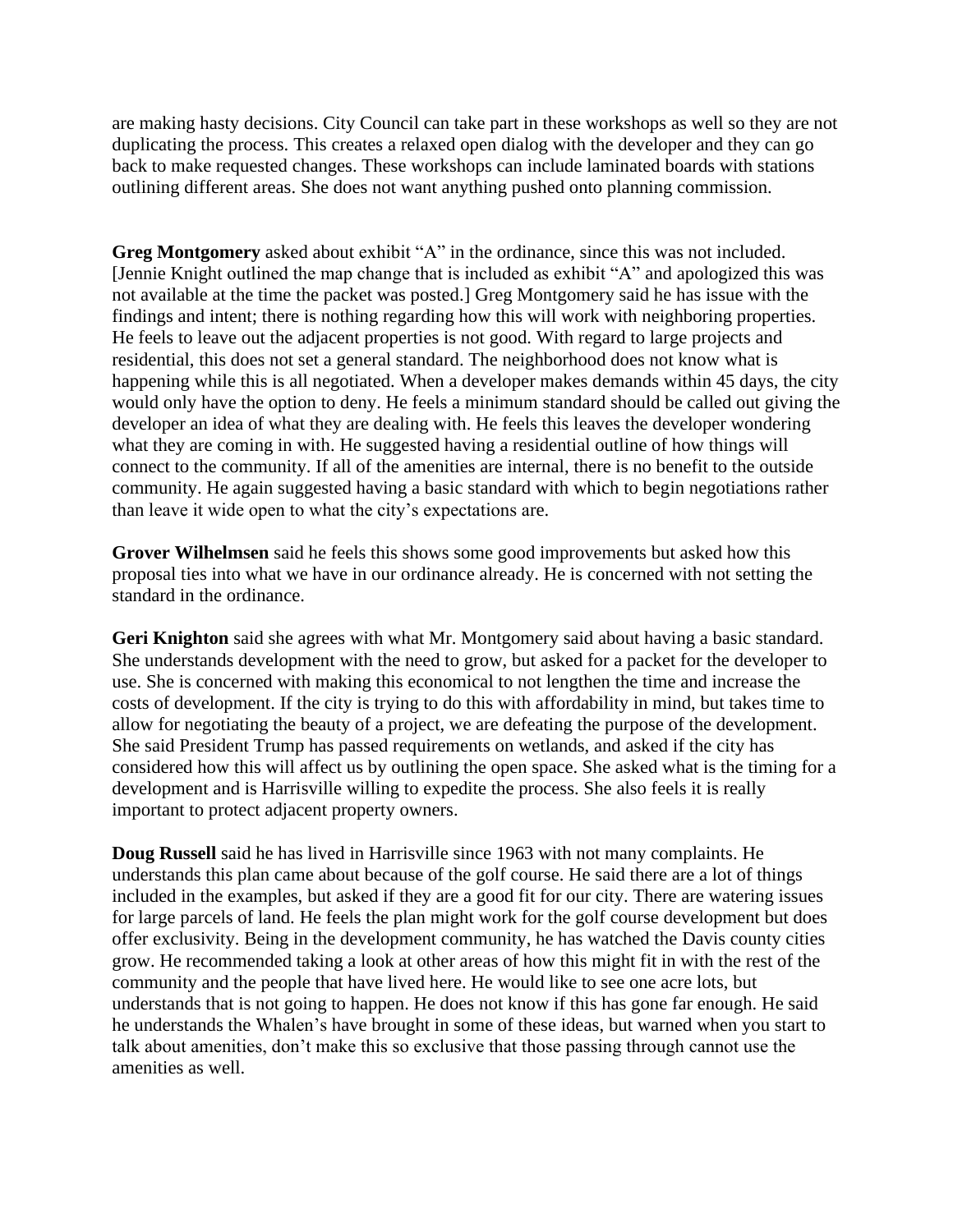Chair Holbrook closed the public hearing.

# **4. Discussion/Action on Harrisville Ordinance 508; Large Project Master Planned Communities/Mixed Use/In-Fill and General Plan Overlay Map for the same.**

**DISCUSSION:** Chair Holbrook asked Ronda Kippen to address some of these concerns brought up at the public hearing. Ronda Kippen said a primary point for her was to make sure these communities blend well with the surrounding communities. These were just examples, and are not what is being proposed for the golf course. What she has been working on with the golf course developer is not public information yet, so she cannot disclose the plans because they have not made application yet. She was using examples that are already open to the public. Both the golf course and the Wahlens are working on plans. The trails must be public to be a community amenity. If we are giving some with density, we should get something in return for the residents at large. Whether this is a recreation facility, park, etc. it will be for the purpose of all residents.

She reminded Planning Commission when she began this process, she started on a code and spent many months writing and outlining every detail for the developments and it got very complicated. More and more cities are moving forward with subzones because it gives legislative power to negotiate. Setting standards that are outside the zone and creating a specific zone for a specific development.

Commissioner Averill pointed out all of the standards will be included in the development agreement. That is why we moved away from the 11 page ordinance outlining every detail, because that was not adaptable to all areas. Ronda Kippen said that is the flexibility of the subzones, because the Wahlen development is not the same as the golf course. In fact, this type of development is recommended by the League of Cities and Towns. Commissioner Averill pointed out each proposed development comes with its own public hearing. Ronda Kippen said everything will be specific to the development. That is why it is so important that we have control of the development agreement. Commissioner Averill said this requires developers to use standards for our development, not use some previously used plan that was in another city. Chair Holbrook said maybe some of these standards can be included in the application process. He pointed out what we do in any development reflects overall in general. We need more tax revenue. We either make the golf course a standard to raise development in our city, or what is going to bring them here to Harrisville and not North Ogden. We need to have something to attract people to do business here with creative landscaping, commercial components with architectural standards where everything trickles away from.

Ronda Kippen reminded planning commission we are doing something unique here. She has dealt with three different development agreements where these are legislative negotiations. Having no cap on commercial development can be dangerous. The best thing about writing code, if we do not like them, we can repeal them. These amendments create an ordinance that works; right now, we hold the power. If there are standards included, we have to have a finding to deny an application.

Chair Holbrook said he likes the direction we are going where we can direct these developments. Commissioner Averill said every development will have a public hearing where the standards will be set. We can receive public input and make the decision to set these standards. Council Member Wilhelmsen asked if there is a road map to start with. Commissioner Averill said if a developer is too creative and the city does not like it, we can deny it. Chair Holbrook pointed out the development agreement will be a template as well.